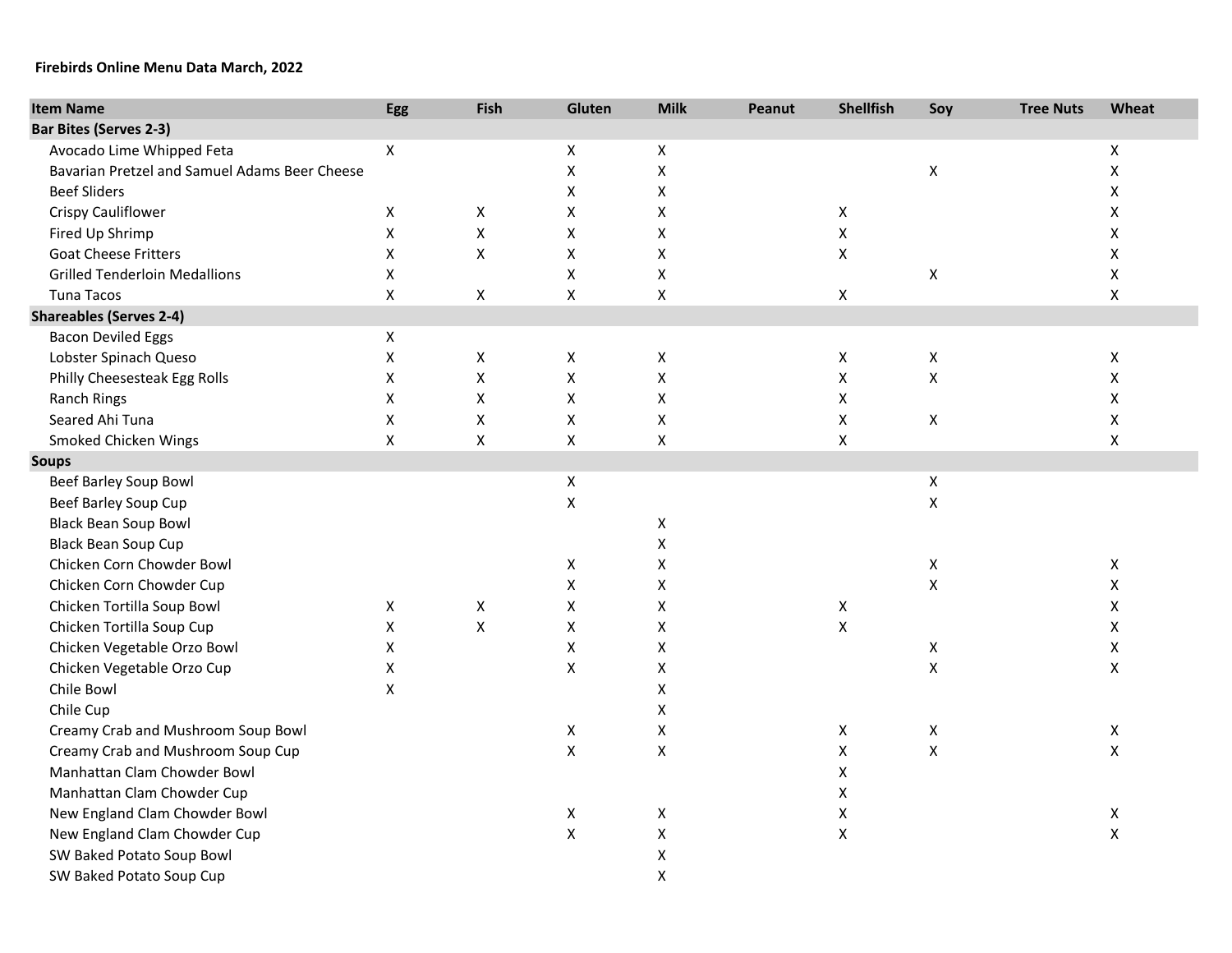| X            | $\pmb{\mathsf{X}}$ | X | X                  | X |                    |   | X                  |  |
|--------------|--------------------|---|--------------------|---|--------------------|---|--------------------|--|
| X            |                    | X | $\pmb{\mathsf{X}}$ |   |                    |   | X                  |  |
| X            |                    | X | X                  |   |                    |   | X                  |  |
|              |                    |   | $\pmb{\mathsf{X}}$ |   |                    | X |                    |  |
| X            |                    |   | X                  |   |                    |   |                    |  |
|              | $\pmb{\times}$     |   | X                  |   |                    |   |                    |  |
|              |                    |   | X                  | X |                    |   |                    |  |
|              |                    |   | $\pmb{\mathsf{X}}$ |   |                    |   |                    |  |
|              |                    |   | X                  |   |                    | X |                    |  |
|              |                    |   | X                  |   |                    | X |                    |  |
| X            | X                  | X | X                  | X | X                  |   | X                  |  |
| X            |                    |   |                    |   |                    |   |                    |  |
| X            |                    |   |                    |   |                    |   |                    |  |
|              |                    |   |                    |   |                    |   |                    |  |
|              |                    | X | $\pmb{\times}$     |   |                    |   | X                  |  |
| X            |                    |   | X                  |   |                    |   |                    |  |
| X            |                    |   | X                  |   |                    |   |                    |  |
| X            | $\mathsf X$        | X | $\pmb{\mathsf{X}}$ |   | Χ                  |   |                    |  |
|              |                    |   |                    |   |                    |   |                    |  |
| X            |                    |   |                    |   |                    |   |                    |  |
|              |                    |   |                    |   |                    |   |                    |  |
| X            |                    |   | $\pmb{\mathsf{X}}$ |   |                    |   |                    |  |
|              |                    |   |                    |   |                    |   |                    |  |
| X            | X                  | X | X                  | X |                    |   | X                  |  |
|              |                    |   | X                  |   |                    |   |                    |  |
|              | Χ                  |   |                    |   |                    |   |                    |  |
|              |                    |   |                    | X |                    |   |                    |  |
|              |                    |   |                    |   |                    |   |                    |  |
|              |                    |   |                    |   |                    |   |                    |  |
|              |                    | X |                    |   | Χ                  |   |                    |  |
|              |                    |   | X                  |   |                    |   |                    |  |
|              |                    |   |                    |   |                    |   |                    |  |
| X            |                    | X | X                  |   |                    |   | $\mathsf X$        |  |
| $\mathsf{X}$ |                    | X | X                  |   |                    |   | X                  |  |
|              |                    | X | $\pmb{\mathsf{X}}$ |   |                    |   | $\pmb{\mathsf{X}}$ |  |
|              |                    | X | Χ                  |   | $\pmb{\mathsf{X}}$ |   | X                  |  |
|              |                    | X | X                  |   |                    |   | X                  |  |
|              |                    |   |                    |   |                    |   |                    |  |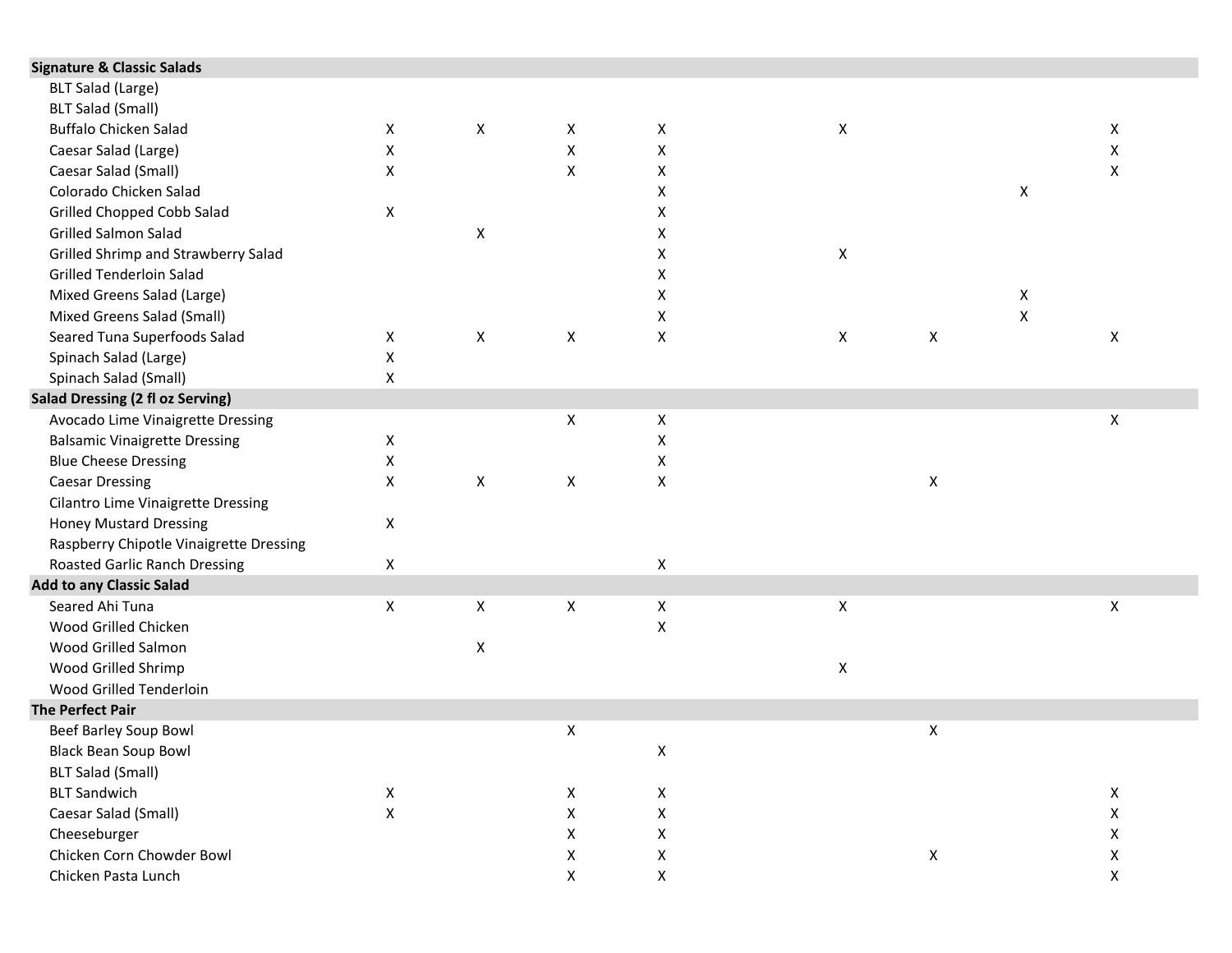| Chicken Tortilla Soup Bowl         | X | $\pmb{\mathsf{X}}$ | X                         | X                  | Χ                  |   | Χ                  |
|------------------------------------|---|--------------------|---------------------------|--------------------|--------------------|---|--------------------|
| Chicken Vegetable Orzo Bowl        | X |                    | $\pmb{\mathsf{X}}$        | X                  |                    | X | X                  |
| Chile Bowl                         | X |                    |                           | Χ                  |                    |   |                    |
| Creamy Crab and Mushroom Soup Bowl |   |                    | X                         | Χ                  | X                  | X | X                  |
| Crispy Flounder Filet Sandwich     | X | $\pmb{\times}$     | X                         | Χ                  | X                  |   | X                  |
| Grilled Chicken Sandwich           |   |                    | X                         | X                  |                    |   | X                  |
| Loaded Russet Baked Potato         |   |                    |                           | Χ                  |                    |   |                    |
| Manhattan Clam Chowder Bowl        |   |                    |                           |                    | X                  |   |                    |
| Mixed Greens Salad (Small)         |   |                    |                           | X                  |                    |   | X                  |
| New England Clam Chowder Bowl      |   |                    | X                         | X                  | X                  |   | X                  |
| Smokehouse Chicken Sandwich        |   |                    | X                         | $\pmb{\mathsf{X}}$ |                    | X | X                  |
| Spinach Salad (Small)              | X |                    |                           |                    |                    |   |                    |
| SW Baked Potato Soup Bowl          |   |                    |                           | $\pmb{\mathsf{X}}$ |                    |   |                    |
| <b>Handhelds</b>                   |   |                    |                           |                    |                    |   |                    |
| Cheeseburger with Bacon            |   |                    | X                         | X                  |                    |   | X                  |
| Cheeseburger                       |   |                    | X                         | Χ                  |                    |   | X                  |
| <b>Classic Club Sandwich</b>       | X |                    | Χ                         | X                  |                    |   | X                  |
| Durango Burger                     | X | X                  | X                         | X                  | X                  |   | X                  |
| Fresh Fish Tacos (Crispy)          | X | X                  | X                         | X                  | $\pmb{\mathsf{X}}$ |   | Χ                  |
| Fresh Fish Tacos (Grilled)         | X | X                  | Χ                         | Χ                  |                    |   | X                  |
| Impossible Burger                  |   |                    | X                         | Χ                  |                    | X | X                  |
| Kickin' Chicken Sandwich           | X | X                  | X                         | Χ                  | X                  |   | X                  |
| Portabella Sandwich                | X |                    | X                         | Χ                  |                    |   | X                  |
| Smokehouse Burger                  |   |                    | X                         | Χ                  |                    | X | X                  |
| Smokehouse Chicken Sandwich        |   |                    | X                         | Χ                  |                    | X | X                  |
| <b>Steak Sandwich</b>              |   |                    | $\boldsymbol{\mathsf{X}}$ | $\pmb{\mathsf{X}}$ |                    |   | $\pmb{\mathsf{X}}$ |
| <b>Wood Fired Steaks</b>           |   |                    |                           |                    |                    |   |                    |
| Aged Ribeye 12oz                   |   |                    |                           | X                  |                    |   |                    |
| Aged Ribeye 16 oz                  |   |                    |                           | X                  |                    |   |                    |
| <b>Blue Cheese Filet 7oz</b>       |   |                    |                           | Χ                  |                    | X |                    |
| Blue Cheese Filet 9oz              |   |                    |                           | Χ                  |                    | X |                    |
| Cajun Ribeye 12 oz                 |   |                    | X                         | Χ                  |                    | X |                    |
| Cajun Ribeye 16 oz                 |   |                    | X                         | Χ                  |                    | X |                    |
| Filet & Shrimp 7 oz                |   |                    | Χ                         | Χ                  | X                  |   | Χ                  |
| Filet & Shrimp 9 oz                |   |                    | X                         | X                  | $\pmb{\mathsf{X}}$ |   | $\mathsf X$        |
| Filet Mignon 7oz                   |   |                    |                           | Χ                  |                    |   |                    |
| Filet Mignon 9oz                   |   |                    |                           | х                  |                    |   |                    |
| Roasted Garlic Sirloin 12 oz       |   |                    | X                         | X                  |                    |   | X                  |
| Roasted Garlic Sirloin 7 oz        |   |                    | $\pmb{\mathsf{X}}$        | X                  |                    |   | $\pmb{\mathsf{X}}$ |
| Surf & Turf 7 oz                   |   |                    |                           | X                  | $\mathsf X$        |   |                    |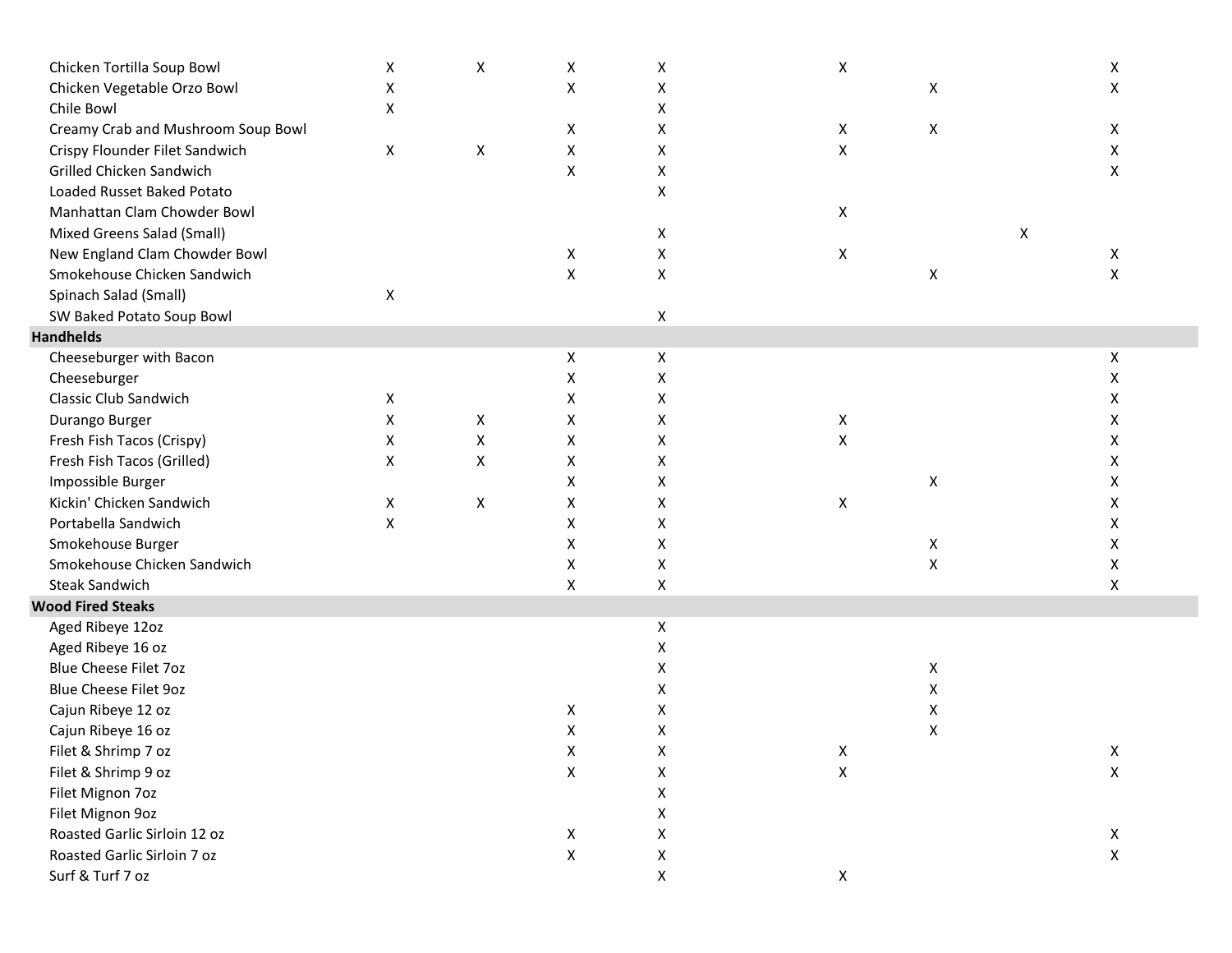| Surf & Turf 9 oz                      |                    |                    |                    | $\pmb{\mathsf{X}}$ | Χ           |                    |   |                    |  |
|---------------------------------------|--------------------|--------------------|--------------------|--------------------|-------------|--------------------|---|--------------------|--|
| <b>Enhance Your Steak</b>             |                    |                    |                    |                    |             |                    |   |                    |  |
| 1/2 Pound Lobster Tail                |                    |                    |                    | $\pmb{\mathsf{X}}$ | X           |                    |   |                    |  |
| Blue Cheese Sauce and Port Mushrooms  |                    |                    |                    | X                  |             | X                  |   |                    |  |
| Cajun Butter                          |                    |                    | X                  | $\pmb{\mathsf{X}}$ |             | X                  |   |                    |  |
| Chili Rub                             |                    |                    |                    |                    |             |                    |   |                    |  |
| Roasted Garlic Thyme Butter           |                    |                    | X                  | $\pmb{\mathsf{X}}$ |             |                    |   | $\pmb{\mathsf{X}}$ |  |
| Wood Grilled Shrimp                   |                    |                    |                    | X                  | X           |                    |   |                    |  |
| <b>Specialties</b>                    |                    |                    |                    |                    |             |                    |   |                    |  |
| <b>Baby Back Ribs Dinner</b>          |                    |                    | X                  |                    |             | X                  |   |                    |  |
| Baby Back Ribs Lunch                  |                    |                    | X                  |                    |             | X                  |   |                    |  |
| Baja Shrimp Pasta                     | Χ                  |                    | X                  | X                  | X           |                    |   | X                  |  |
| Chicken Pasta Dinner                  |                    |                    | X                  | X                  |             |                    |   | X                  |  |
| Cilantro-Grilled Chicken Dinner       | X                  | X                  | X                  | X                  | X           | X                  |   | X                  |  |
| Cilantro-Grilled Chicken Lunch        | X                  | X                  | X                  | Χ                  | X           | $\pmb{\mathsf{X}}$ |   | X                  |  |
| Pineapple Chicken Dinner              |                    |                    |                    | $\pmb{\mathsf{X}}$ |             |                    |   |                    |  |
| Pineapple Chicken Lunch               |                    |                    |                    | $\pmb{\mathsf{X}}$ |             |                    |   |                    |  |
| Slow Roasted Prime Rib 10 oz          |                    |                    |                    |                    |             | X                  |   |                    |  |
| Slow Roasted Prime Rib 14 oz          |                    |                    |                    |                    |             | X                  |   |                    |  |
| Slow Roasted Prime Rib 18 oz          |                    |                    |                    |                    |             | X                  |   |                    |  |
| <b>Striped Bass</b>                   |                    | X                  | $\pmb{\mathsf{X}}$ | X                  | X           |                    |   | $\pmb{\mathsf{X}}$ |  |
| Wood Grilled Salmon Dinner            |                    | X                  |                    | X                  |             |                    |   |                    |  |
| Wood Grilled Salmon Lunch             |                    | $\pmb{\mathsf{X}}$ |                    | $\pmb{\mathsf{X}}$ |             |                    |   |                    |  |
| <b>Complements</b>                    |                    |                    |                    |                    |             |                    |   |                    |  |
| Broccoli                              |                    |                    |                    | $\pmb{\mathsf{X}}$ |             |                    |   |                    |  |
| Cider Slaw                            | $\pmb{\mathsf{X}}$ |                    |                    | X                  |             |                    |   |                    |  |
| Fresh Fruit                           |                    |                    |                    |                    |             |                    |   |                    |  |
| Fresh Vegetables                      |                    |                    |                    | X                  |             |                    |   |                    |  |
| Loaded Russet Baked Potato            |                    |                    |                    | X                  |             |                    |   |                    |  |
| Panela Bread with Butter (Individual) | X                  |                    | X                  | Χ                  |             | X                  |   | X                  |  |
| Panela Bread with Butter (Loaf)       | X                  |                    | $\pmb{\mathsf{X}}$ | Χ                  |             | X                  |   | $\pmb{\mathsf{X}}$ |  |
| Parmesan Mashed Potatoes              |                    |                    |                    | Χ                  |             |                    |   |                    |  |
| Port Mushrooms                        |                    |                    |                    | χ                  |             | X                  |   |                    |  |
| Seasoned Steak Fries                  | X                  | X                  | Χ                  | X                  | Χ           |                    |   | Χ                  |  |
| Southwest Au Gratin Potatoes          |                    |                    | X                  | $\pmb{\mathsf{X}}$ |             | X                  |   | $\pmb{\mathsf{X}}$ |  |
| <b>Tater Tots</b>                     | X                  | $\mathsf X$        | X                  | $\pmb{\mathsf{X}}$ | $\mathsf X$ | X                  |   | X                  |  |
| <b>Temptations</b>                    |                    |                    |                    |                    |             |                    |   |                    |  |
| 5 Layer Lemon Cake                    | X                  |                    | X                  | X                  |             | $\mathsf X$        |   | X                  |  |
| <b>Big Daddy Chocolate Cake</b>       | Χ                  |                    | X                  | X                  |             | X                  |   | X                  |  |
| Carrot Cake                           | X                  |                    | X                  | $\pmb{\mathsf{X}}$ |             | X                  | X | X                  |  |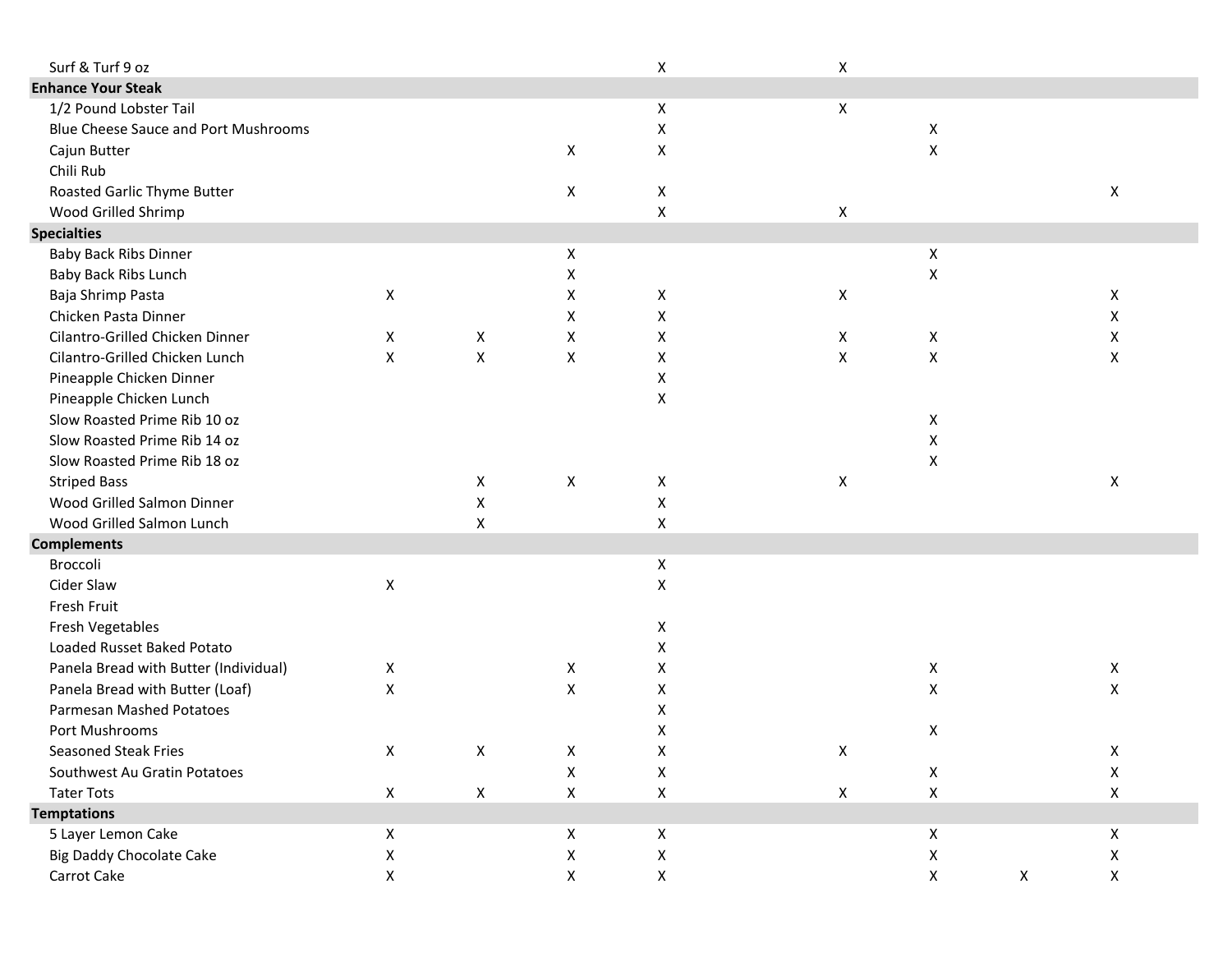| Chocolate Brownie              | X                  |             | X                  | X                  |             | X           | X                  |
|--------------------------------|--------------------|-------------|--------------------|--------------------|-------------|-------------|--------------------|
| Creme Brulee Cheesecake        | $\pmb{\mathsf{X}}$ |             | X                  | X                  |             | X           | $\pmb{\mathsf{X}}$ |
| <b>Beverages</b>               |                    |             |                    |                    |             |             |                    |
| Alex's Lemonade                |                    |             |                    |                    |             |             |                    |
| Barq's Root Beer               |                    |             |                    |                    |             |             |                    |
| Coke                           |                    |             |                    |                    |             |             |                    |
| Columbian Coffee               |                    |             |                    |                    |             |             |                    |
| Diet Coke                      |                    |             |                    |                    |             |             |                    |
| Fiji Natural Artesian Water    |                    |             |                    |                    |             |             |                    |
| Iced Tea                       |                    |             |                    |                    |             |             |                    |
| San Pellegrino Sparkling Water |                    |             |                    |                    |             |             |                    |
| Sprite                         |                    |             |                    |                    |             |             |                    |
| <b>Seasonal Mocktails</b>      |                    |             |                    |                    |             |             |                    |
| Charred Pineapple Agua Fresca  |                    |             |                    |                    |             |             |                    |
| Lady Lavender                  |                    |             |                    |                    |             |             |                    |
| Raspberry No-Jito              |                    |             |                    |                    |             |             |                    |
| <b>Classic Cocktails</b>       |                    |             |                    |                    |             |             |                    |
| Dirty Bird                     |                    |             |                    | X                  |             |             |                    |
| Double Diamond                 |                    |             |                    |                    |             |             |                    |
| Lemonade Drop                  |                    |             |                    |                    |             |             |                    |
| Perfect Margarita              |                    |             |                    |                    |             |             |                    |
| Siesta Sangria (Red)           |                    |             |                    |                    |             |             |                    |
| Siesta Sangria (White)         |                    |             |                    |                    |             |             |                    |
| <b>Seasonal Cocktails</b>      |                    |             |                    |                    |             |             |                    |
| <b>Botanical Spritz</b>        |                    |             |                    |                    |             |             |                    |
| By The Fire                    |                    |             |                    |                    |             |             |                    |
| Chocolate Old Fashioned        |                    |             |                    |                    |             |             |                    |
| Cinnamon Apple Rye             |                    |             |                    |                    |             |             |                    |
| <b>Phoenix Rising</b>          |                    |             |                    |                    |             |             |                    |
| Raspberry Mint Mule            |                    |             |                    |                    |             |             |                    |
| Ryes and Shine                 |                    |             |                    |                    |             |             |                    |
| Kids Menu - Entrees            |                    |             |                    |                    |             |             |                    |
| Burger                         |                    |             | X                  | $\pmb{\mathsf{X}}$ |             |             | $\pmb{\mathsf{X}}$ |
| Chicken Fingers                | X                  | X           | X                  | X                  | X           |             | X                  |
| Fish Tacos (Grilled)           |                    | $\mathsf X$ | $\mathsf X$        |                    |             |             | $\mathsf X$        |
| Grilled Chicken Breast         |                    |             |                    | $\mathsf X$        |             |             |                    |
| Mac & Cheese                   |                    |             | $\mathsf X$        | $\mathsf X$        |             |             | $\mathsf X$        |
| Ribs (BBQ)                     |                    |             | $\pmb{\mathsf{X}}$ |                    |             | $\mathsf X$ |                    |
| Ribs (Plain)                   |                    |             |                    |                    |             |             |                    |
| Shrimp Tacos                   |                    |             | $\pmb{\mathsf{X}}$ |                    | $\mathsf X$ |             | $\mathsf X$        |